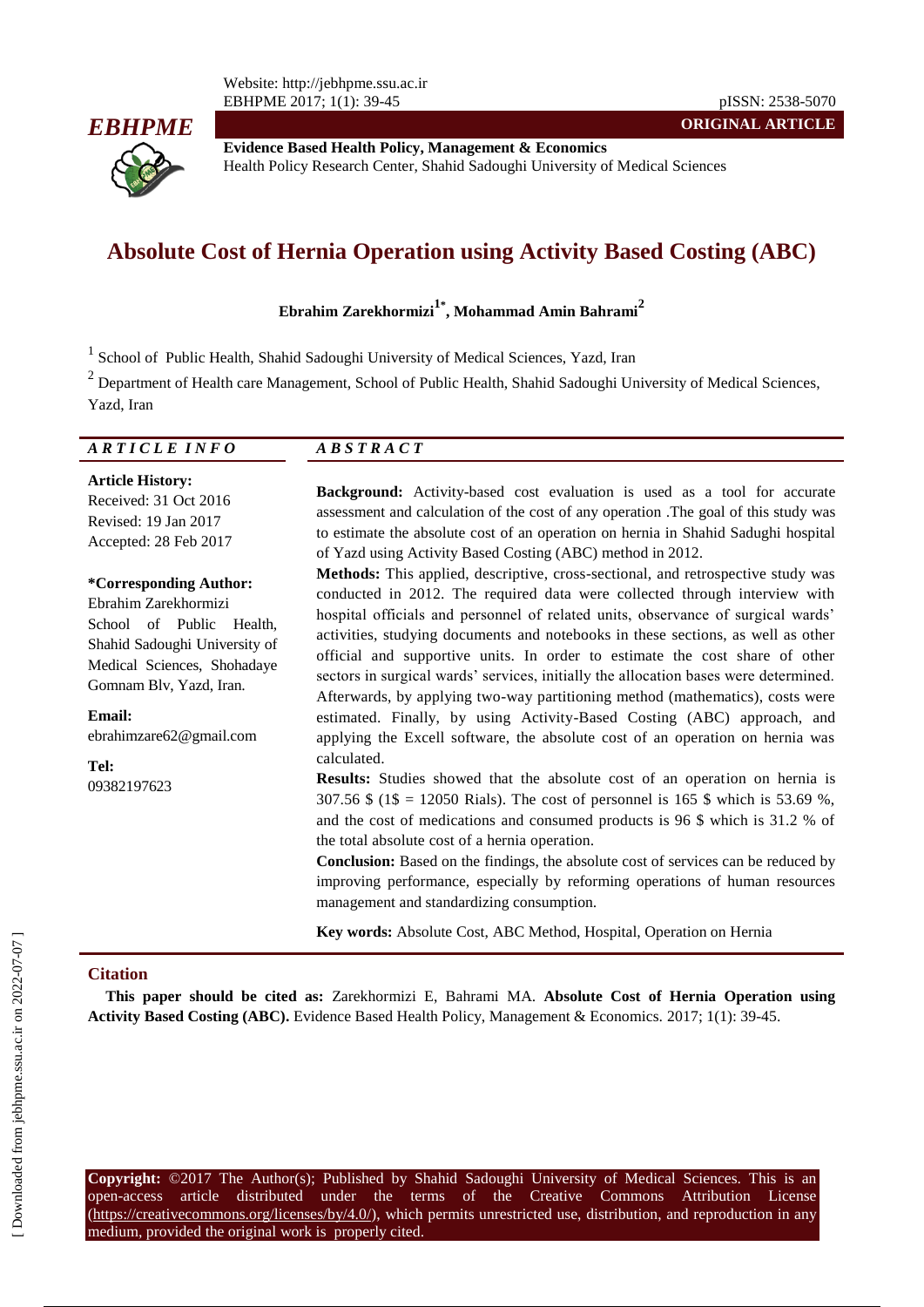# **Introduction**

The history of medicine shows that hernia<br>disease has existed since ancient times and disease has existed since ancient times and many individuals suffered from it. But today, its prevalence has increased. Statistics show that the number of patients with hernia surgery in the US was more than a half million people in 1989, however, this rate has increased to seven hundred thousand individuals in 2005 (1). The surgery on hernia is one of the services rendered by governmental hospitals. Since these kinds of hospitals have the most responsibilities in rendering public services and also because the nature of issue is so that usually there is no logical relationship between services and costs, currently management systems of costs are applied increasingly for efficient utilization and effectiveness of financial resources (2).

A costing system is attributed to all methods for identifying and determining costs of services or products. The main goal of a costing system is to link costs with certain goods and services and also to specify costs to relative financial periods. A costing system specifies methods of allocating costs to rendered goods and services (3). ABC is a developed costing method and is a way of managing commercial institutions which is well developed and used in western countries and had many interests (4). ABC by using numerous cost stimulants in resource and various activities' levels estimates the cost of products/services. The effective elements of the ABC method in health and medical organizations result in better management and produce information for accurate costs in various activities. This contributes the institution to render realistic funds, determine lack of competence, adjust the unit price of each rendered service, increase costumers' benefit, and increase competition in organizations (5).

Based on this, in recent years the health care organizations invested more on using costing accounting systems like ABC (6,7).

Numerous studies about ABC have been carried out in various sections and wards of medical units (8-16). But so far, no study has been carried out regarding the cost of hernia operation. Regarding the importance of services' correct costing in the process of decreasing costs and by taking into account desirable capacities of ABC, and also by paying attention to the increasing prevalence of hernia, this study aimed to calculate the cost of operation on hernia using ABC in Shahid Sadughi hospital as the biggest medical training hospital of Yazd province.

# **Materials and Methods**

This applied, descriptive, cross-sectional, and retrospective study was conducted in 2012 in Shahid Sadughi hospital of Yazd as the biggest governmental (medical-training) hospital of Yazd province. The relative data were gathered by interviewing with experts, hospital personnel, and different wards' staffs, their activities were also observed, documents in financial sections and the software system of the hospital were next studied. Afterwards, the absolute cost of the operation was calculated using ABC and Excell software.

The following stages were applied to calculate the absolute cost of an operation on hernia (17,18):

The first stage: recognizing all activities included in the process of rendering services (operation on hernia)

In this stage 10 various activities were recognized which were categorized into two groups; primary and secondary (indirect overhead).

A. Recognition of primary activities: In this step, activities directly related to surgery process on hernia were recognized. These activities include 7 groups of 1. reception and urgency, 2. diagnosis, 3. preparation of patients before the operation, 4. operation and recovery, 5. care after operation, 6. discharge, and 7. filing.

B. Recognition of secondary activities (indirect overhead): In this step, the secondary activities were recognized, i.e., the activities which are not directly related to the operation on hernia but support the first group. These activities include: 1. Supporting unit activities, 2. Mediatory units' activities, as well as 3. Operational units' activities.

Initially, all operation steps through which a patient with hernia problem should pass since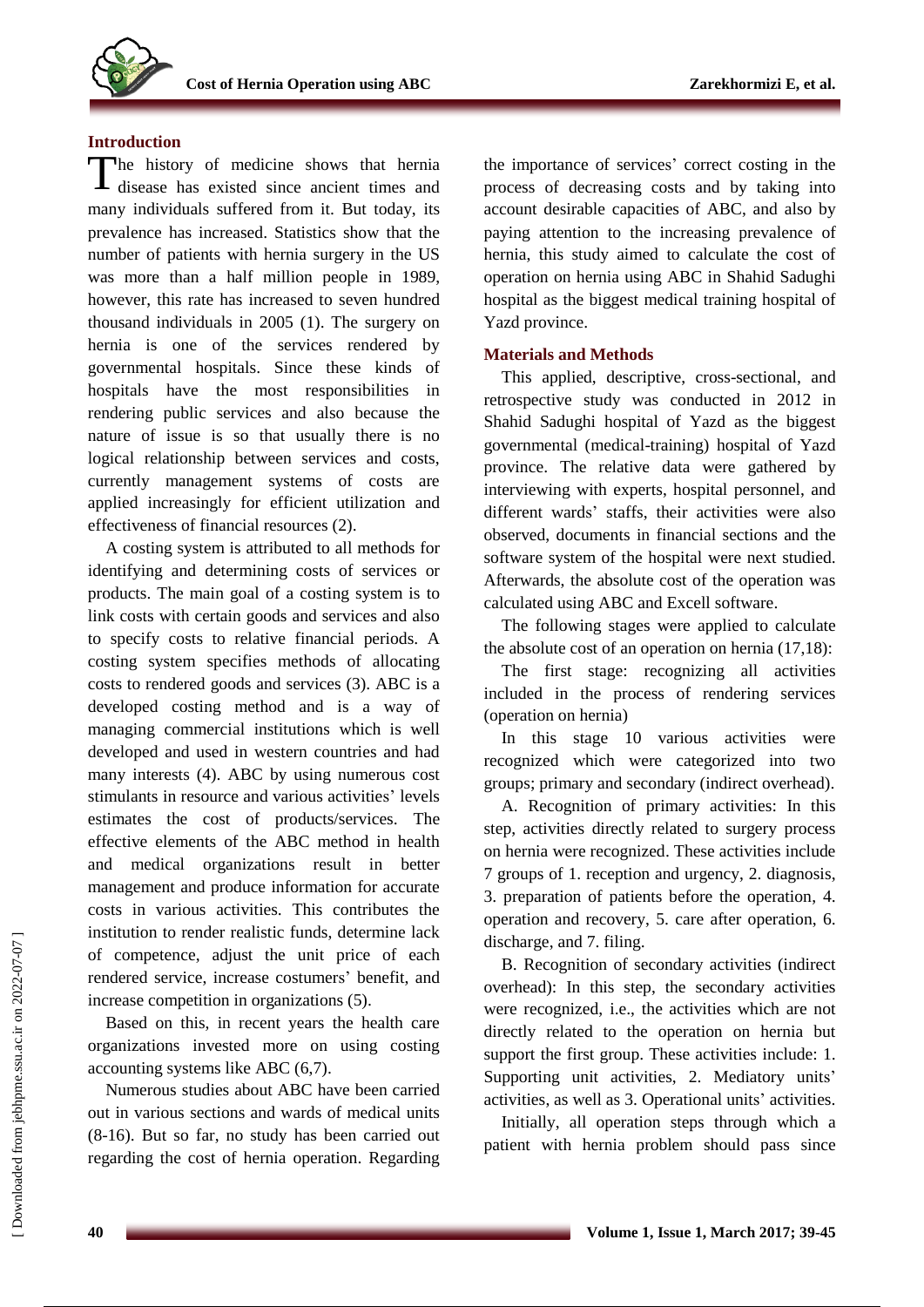

hospitalization were recognized. Following that activities related to the three secondary activities were determined.

The second step: costing in activity centers

Costs in each activity center were categorized into personnel, consumed materials and equipment, and the extra costs (18).

1. Personnel costs include all costs paid to personnel.

The issues used in calculation of salaries and profits are as follows:

The payments of profession and employee, difference in adjustment, overpayments of management, bad weather, sacrificing, less developed areas, and job difficulty, the assisting payments for family members and children, the least payment, and finally the payments for being exposed to rays, pass of years, occupational rank, occupational class, housing, overtime, fees, rewards, kindergarten, new year, per case, clothes, transportation, and time shifts.

2. Costs of consumed materials and equipment include costs of all consumed materials, equipment, and medications in the centers of primary and secondary activities received from the goods and medicine storerooms.

3. Extra costs are all depreciation costs of properties, equipment, building, and costs of water, electricity, telephone, and fuel consumptions for the primary and secondary activities. This also includes all secondary activities which could be specified to the primary activities.

The third step: Determination of the relationship between different activities and costs sharing.

Cost stimulants are recognized to determine their underlying relations with activities. A cost stimulant is the factor of cost allocation to activities.

The fourth step: The allocation of resources to cost

Allocation of costs in costing systems is one of the most important steps and is very effective on the accuracy of absolute costs of services. In this study, the mutual multiplex (math) method was used for secondary allocation of secondary activities' costs to the first ones.

In the last stage, the cost resources of each cost stimulants were recognized and the absolute cost of an operation on hernia was calculated.

Ethics approval of this project was 654 in 09/ 03/2014.

### **Results**

Regarding the total costs of primary activities of an operation, it was calculated as 206.46 \$, from which the highest costs belonged to medicine and consumed equipment with 46.4 % of total of costs. However, the lowest cost belonged to telephone calls; 0.2 % (Table 1).

Regarding the costs of secondary activities, the total cost of an operation, was calculated as 101.103 \$ in which the cost of personnel as the largest share of costs was 74.54 % (Table 2).

The final cost of an operation on hernia was calculated as 307.56 \$ in which the cost of Personnel was 53.69 % of the total costs (Table 3).

| Cost                                                | Price $(\$)$ | Costs' share $(\% )$ |
|-----------------------------------------------------|--------------|----------------------|
| Personnel                                           | 88.01        | 42.63                |
| Consumed medicine and equipment                     | 95.89        | 46.45                |
| Depreciation (properties, equipment, and buildings) | 10.27        | 4.96                 |
| Telephone calls                                     | 0.39         | 0.193                |
| Energy carriers                                     | 11.90        | 5.76                 |
| Total $(\$)$                                        | 206.46       | 100                  |

**Table 1.** The cost of primary activities of an operation on hernia in 2012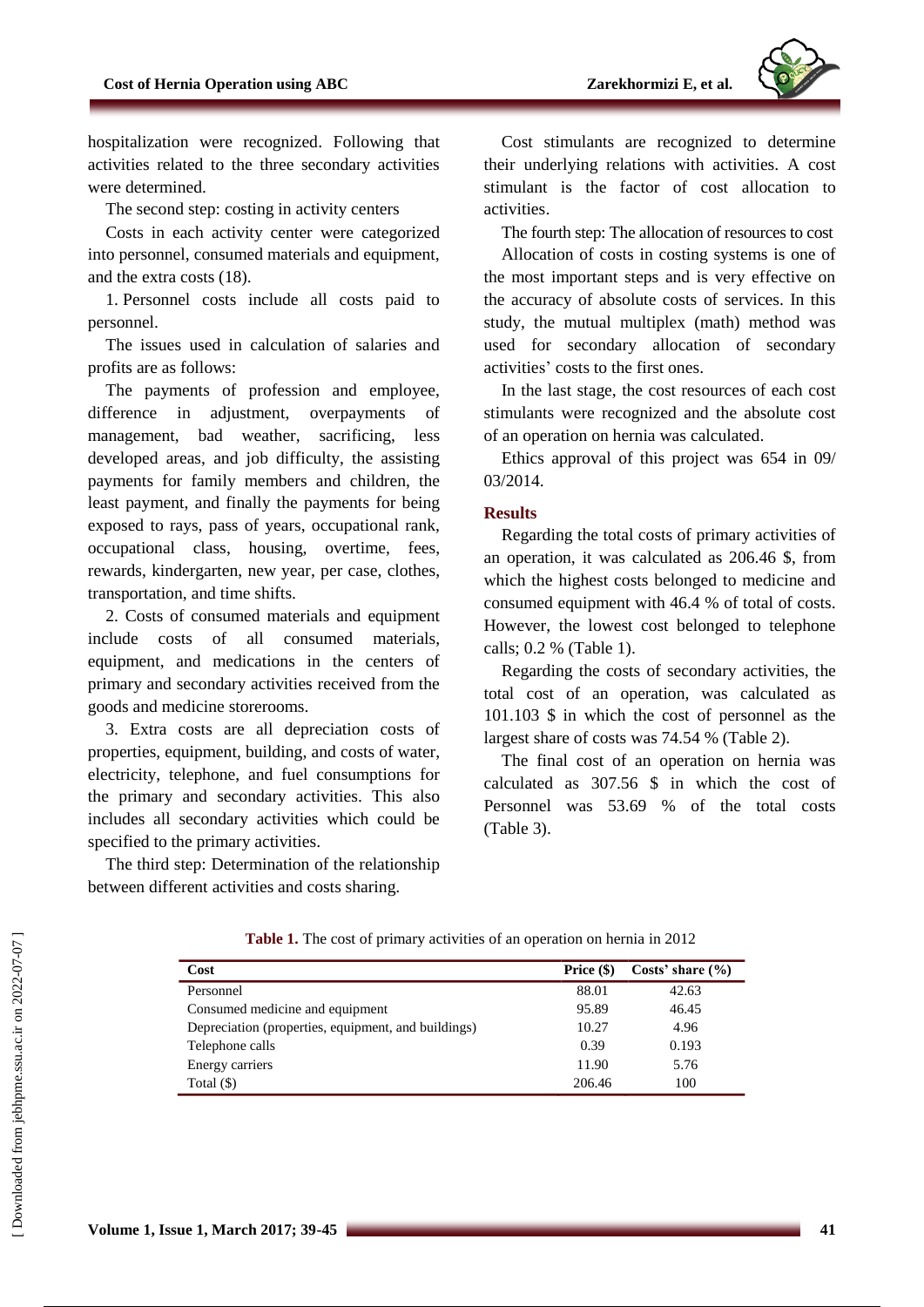

| Cost                                                  | Price $(\$)$ | Costs' share $(\% )$ |
|-------------------------------------------------------|--------------|----------------------|
| Personnel                                             | 77           | 74.54                |
| Consumed equipment                                    | 14.68        | 14.64                |
| Depreciation (properties, equipment, and buildings)   | 2.03         | 2.02                 |
| Energy carriers (water, electricity, telephone calls) | 3.6          | 3.69                 |
| Internet and satellite posts                          | 1.01         | 1.21                 |
| Disinfecting materials                                | 1.6          | 1.68                 |
| <b>Nutrition</b>                                      | 0.08         | 0.08                 |
| Spraying materials in the hospital                    | 0.01         | 0.02                 |
| Building maintenance                                  | 1.21         | 1.21                 |
| Repair and maintenance of medical equipment           | 0.31         | 0.31                 |
| Security officers                                     | 0.20         | 0.22                 |
| <b>Transportation costs</b>                           | 0.170        | 0.18                 |
| Garbage carrying costs                                | 0.202        | 0.20                 |
| Total (\$)                                            | 101.103      | 100                  |

| Table 3. Cost shares in an operation on hernia 2012 |  |  |
|-----------------------------------------------------|--|--|
|-----------------------------------------------------|--|--|

| Cost                                                  | Price $(\$)$ | Costs' share $(\% )$ |
|-------------------------------------------------------|--------------|----------------------|
| Personnel                                             | 165.05       | 53.69                |
| Consumed equipment                                    | 96           | 31.2                 |
| Depreciation (properties, equipment, and buildings)   | 12.30        | 4                    |
| Energy carriers (water, electricity, telephone calls) | 16           | 5.21                 |
| Others                                                | 18.21        | 5.9                  |
| Total $(\$)$                                          | 307.56       | 100                  |

### **Discussion**

Based on the findings of this study, the cost of personnel was 165.05 \$ which compromises 53.696 % of the total of costs of an operation on hernia. The results of this study concord with the outcomes achieved from various wards of the hospital (8,9,12). Although, in this study the personnel costs were different from the total costs, in other words, they compromised a high portion of costs among other hospital services. Regarding personnel costs as the main costs in producing goods and rendering services, improvement of performance in managing personnel can have the most important role in reducing final costs of sections and services.

Further, the findings showed that the cost of medications and consumed products compromise 31.2 % of the total costs of an operation on hernia which concords with the studies of Mahani et al. (19), in ICU of Shafa hospital of Kerman, Negrini et al. (20), Lewness et al. (21), and Nikpajooh et al. (22).

Moreover, in this study, the costs related to consumption of water, electricity, telephone, and fuel (energy carriers) were 16 \$ in total, which is about 5.21 % of all costs of an operation on hernia. In the previous studies conducted in the ICU of Imam Khomeyni hospital of Tehran (19), the nerves' operation of the Imam Khomeyni hospital of Tehran, Nikpajooh et al. (22), and Negrini et al. (20), these costs compromised respectively 3.5%, 0.7 %, 0.32 %, and 3.5 % of the total costs. In another study, related to the dialysis section of the Sadughi hospital of Yazd (23), the costs of water, electricity, telephone calls, and fuel was 0.15 % of the wards' total costs. Of course, it must be noted that in the studies carried out before 2011, the governmental subsidy was paid for energy consumption which reduced their costs in medical centers. Nevertheless, none of these studies as well as the current one show an acceptable amount of energy consumption.

The total of depreciation costs of an operation on hernia was 12.30 \$ which was 4 % of the total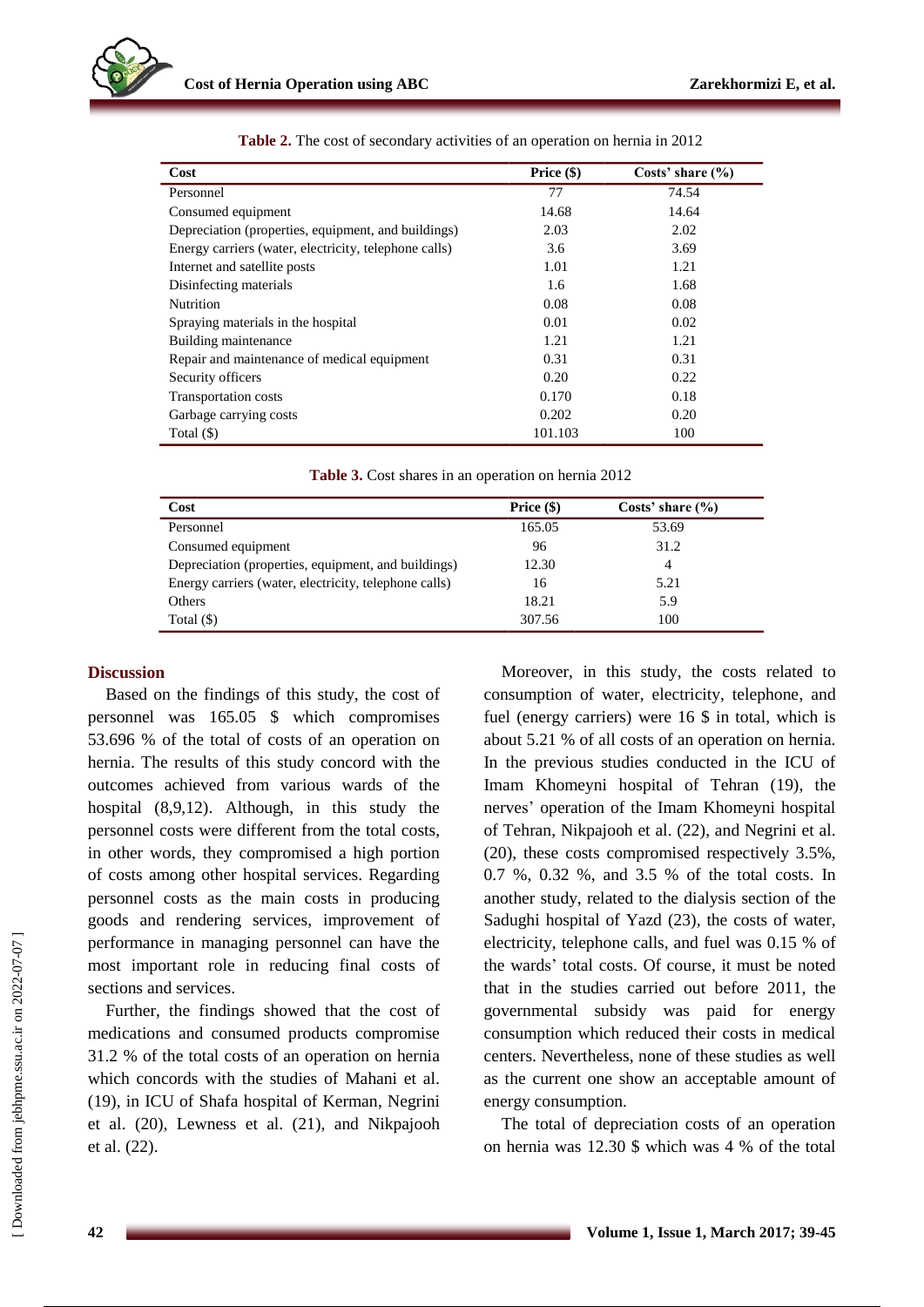

costs of an operation on hernia. Therefore, the cost of depreciation in this study after the one in the ICU of Shafa hospital of Kerman (2% of the total) (19) is lower than the depreciation costs of Nikpajooh et al. (22), and Negrini et al. s'Study (20), which were respectively 6.34% and 7.4 % of the total costs. Similarly, the total costs related to the dialysis ward of Shahid Sadughi hospital of Yazd (23) were 11.17 % of the total (24).

The costs of an operation are affected by the primary (direct) and secondary activities' costs (indirect) to different proportions. Therefore, along with the direct costs which are necessary for operation services, any change in indirect costs affects the final costs. Since in this study the cost of the primary activities (direct) compromised the majority of costs, paying more attention to final costs as well as exact calculation and analysis of them separately specified to rendered service, can be effective factors on determining the budget plans of hospitals or their final costs.

# **Conclusion**

Regarding the findings of this study, establishing an accurate financial system in managing hospitals can not only clarify the defects and the gap between salaries and expenses of each hospital wards, which in turn bring management notices, but also improve management strategies in

#### **References**

- 1) Farahani Ramesteri M. Survey of topics anatomical study of anterior abdominal wall hernias of Ibn Sina and compare them with the resources of modern medicine. Medical History. 2013; 3(7): 109-28. [In Persian]
- 2) Shoghli A, Hamidi Y. Activity-based costing health services at city health center of Zanjan. Journal of Zanjan University of Medical Sciences. 2003; 10(41): 27-33. [In Persian]
- 3) Rajabi A. The role of activity based costing (ABC) system in governmental hospital services in Iran.IRCMJ. 2008; 10(2): 89-94.
- 4) Chen Zh WL. A generic activity-dictionary based method for product costing in mass

each hospital section.

This study had some limitations, e.g., lack of managers' familiarity with the ABC system despite some explanations about it, lack of a concentrated data base, high consumption of time for gathering information, information problems in the accounting systems of the hospital for reporting, as well as appropriate and applicable system for distinguishing information.

#### **Acknowledgments**

This article is derived from an MA thesis in Islamic Azad University of Yazd. The researcher thanks all hospital personnel of Shahid Sadighi Hospital in Yazd, especially the personnel of operation, accounting, financial wards, management of the hospital, and all the people who assisted in the various steps of this research.

### **Conflict of interests**

The authors did not report any Conflicts in interests.

# **Authors' Contributions**

Zarekhormizi E and Bahrami MA designed research; Zarekhormizi E conducted research; Zarekhormizi E and Bahrami MA analyzed data; and Zarekhormizi E wrote the paper. Zarekhormizi E had primary responsibility for final content. All authors read and approved the final manuscript.

customization. Journal of Manufacturing Technology Management. 2007; 18(6): 678-700.

- 5) Dwivedi R, Chakraborty S. Development of an activity based costing model for a government hospital. Uncertain Supply Chain Management. 2015; 3(1): 27-42.
- 6) Nasiri poor A, Tabibi J, Maleki M, Nourozi T. Computation cost price of clinical laboratories services in valiasr hospitals in Tehran in 2009 by using of ABC model. JHOSP. 2010; 8(3-4): 5- 17. [In Persian]
- 7) Ross T. Analyzing health care operations using ABC. Journal of Health Care Finance. 2004; 30(3): 1-20.